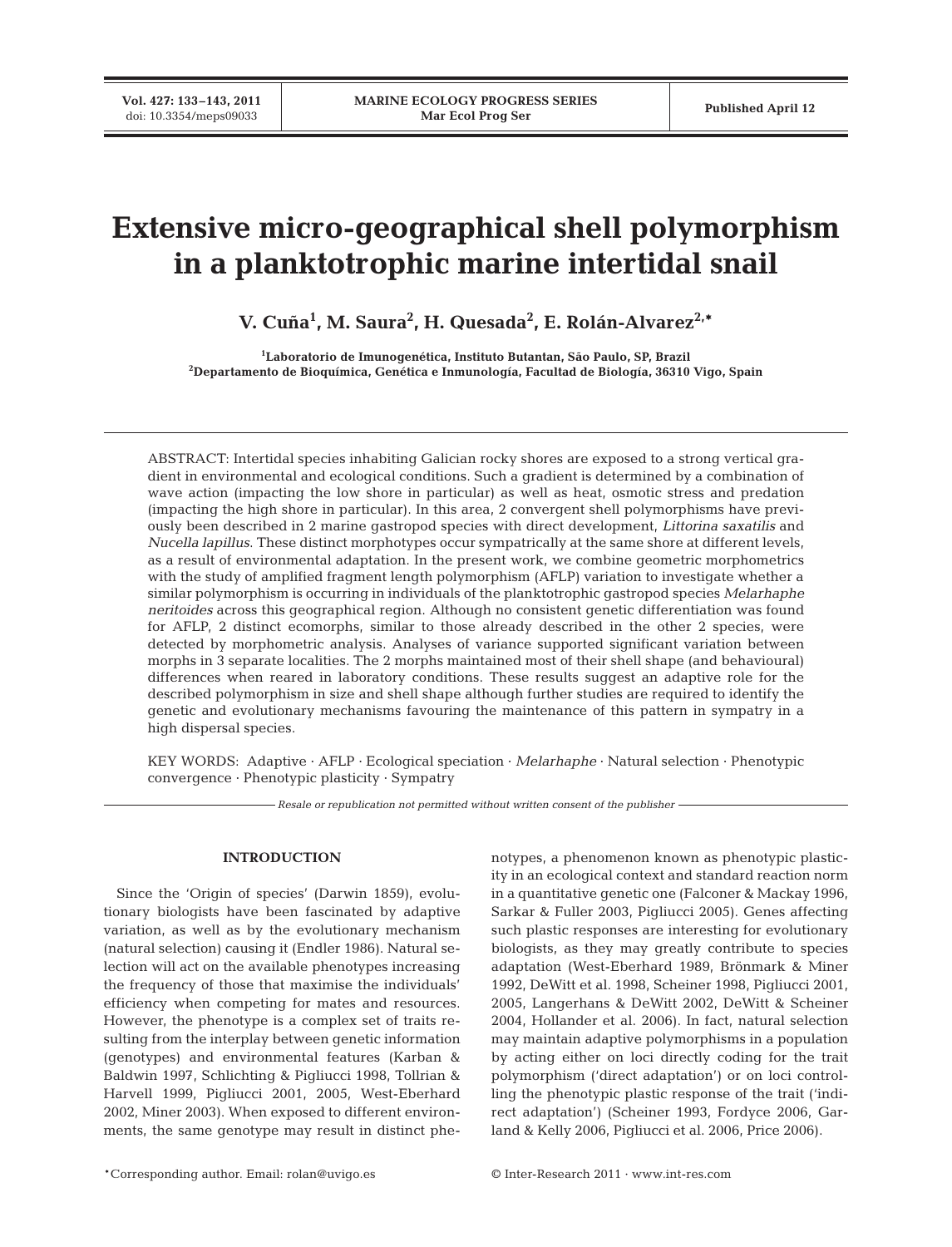Adaptive strategies producing environmentally induced phenotypes can change during ontogeny (Schlichting & Pigliucci 1998, West-Eberhard 2002). Environmental factors present during early development can produce life-long imprints that condition the adult stage (Remy 2010). This early imprinting is highly conserved in evolution and is an important form of adaptive behavioural plasticity (Lorenz 1970). There are significant differences in the degree of reversibility of different kinds of plasticity. Typically, biochemical and physiological responses can be reversed over short time scales, while developmental plasticity tends to be irreversible or takes longer to be reversed (Pigliucci et al. 2006).

Intertidal rocky shore areas are extremely heterogeneous habitats in time, although they are predictable enough to produce strong environmental gradients from lower to upper shores (Raffaelli & Hawkins 1996). On exposed areas of Galician shores (NW Spain), the impact of wave action is higher in lower shore areas that are open to the sea, while heat, osmotic stress and predation affect mostly the upper shore areas (Rolán-Alvarez 2007), thus producing marked micro-habitat differences. Such environmental patterns are specific to this region and its particular characteristics, as this pattern is reversed in British cliffs (Johannesson et al. 2010). Marine intertidal gastropods from such microhabitats are very interesting for the study of ecological adaptation, as they show a worldwide distribution and frequent polymorphisms, and the ecological factors and biological interactions in their habitats can often be directly observed (Vermeij 1973, Etter 1996).

On Galician wave-exposed rocky shores, 2 convergent shell polymorphisms have been described in 2 different gastropod species with direct development: *Littorina saxatilis* (Olivi 1972) and *Nucella lapillus* (L.). In *L. saxatilis*, a small, smooth and unbanded ('SU') ecotype (hereafter referred to as exposed morph E) showing a short spire and large shell aperture is observed on the lower shore, living preferentially among mussels. In contrast, a large, ridged and banded ('RB') ecotype (hereafter referred to as sheltered morph S) showing a long spire with a small shell aperture is found on the upper shore, living among barnacles or within crevices (Rolán-Alvarez et al. 2004, Carvajal-Rodríguez et al. 2005, Conde-Padín et al. 2007). This polymorphism has been shown to be adaptive and maintained by strong disruptive selection acting across the intertidal environmental gradient (reviewed by Rolán-Alvarez 2007). On the lower shore, the main physical and ecological factor affecting survival is the swell strength. This explains the smaller and smooth shells of the E ecotype, to avoid displacement caused by waves (Johannesson et al. 1993) and also a larger shell aperture to accommodate a larger muscular foot for more effective attachment to

the susbstratum (Carvajal-Rodríguez et al. 2005). On the upper shore, the risk of desiccation, a major osmotic stress, and the threat of crabs explain the smaller aperture of the shell of the S ecotype, as well as the stronger and ridged shells to resist crabs attacks (Rolán-Alvarez 2007). Different studies support a genetic basis for the ecotype differences (Johannesson et al. 1993, Rolán-Alvarez et al. 1997, Conde-Padín et al. 2007). The percentage of additive genetic variation that can explain the observed phenotypic variation has been directly estimated in the laboratory and in the wild (mean heri $tability = 0.5$ , supporting a principal genetic component explaining variation within and between ecotypes (Carballo et al. 2001, Conde-Padín et al. 2007). Additionally, Conde-Padín et al. (2009) compared morphological data from individuals born in the laboratory and taken from the wild at different developmental stages (shelled embryos, juveniles and adults) and observed that most of the shape variation in adaptive traits was explained by ecotype independently of the growth environment.

On the same shores and with a similar distribution, 2 equivalent E and S ecotypes have been observed for the direct-developing gastropod *Nucella lapillus* (Rolán et al. 2004, Guerra-Varela et al. 2009), a typical predator of mussels, barnacles and other snails (Kitching et al. 1966). Morphological, genetic and mark– recapture data suggest that this polymorphism is also adaptive. Heritability for shell traits was also estimated for this species (average  $h^2 = 0.5$ ), with similar results to those obtained for *Littorina saxatilis* (Guerra-Varela et al. 2009). In summary, on the same shores and vertical levels, distinct ecotypes (exposed/sheltered) of 2 distantly related gastropod species (belonging to different superfamilies: Littorinoidea and Muricoidea, respectively) show convergent patterns of intraspecific variation with similar adaptive interpretations.

A third marine snail coexisting in the same area is *Melarhaphe neritoides* (L.), a small dioecius littorinid gastropod typically living on intertidal rocky shores of the Mediterranean and Southern Atlantic (Fretter & Graham 1980). The species shows seasonal reproduction, releasing eggs that remain pelagic for 4 to 8 wk before establishing as juvenile snails on a par ticular rocky shore (Johannesson 1992, Cronin et al. 2000). From an ecological point of view, it is known that this species typically seeks sheltered crevices, pits or other substratum irregularities to avoid direct radiant solar energy and thermal loading from direct contact with the substratum (Britton 1995). When protected from direct solar radiation, individuals from this species may lie exposed to air for weeks or even months (Britton 1992).

Although there are no previous studies describing morphological variation, field observations point to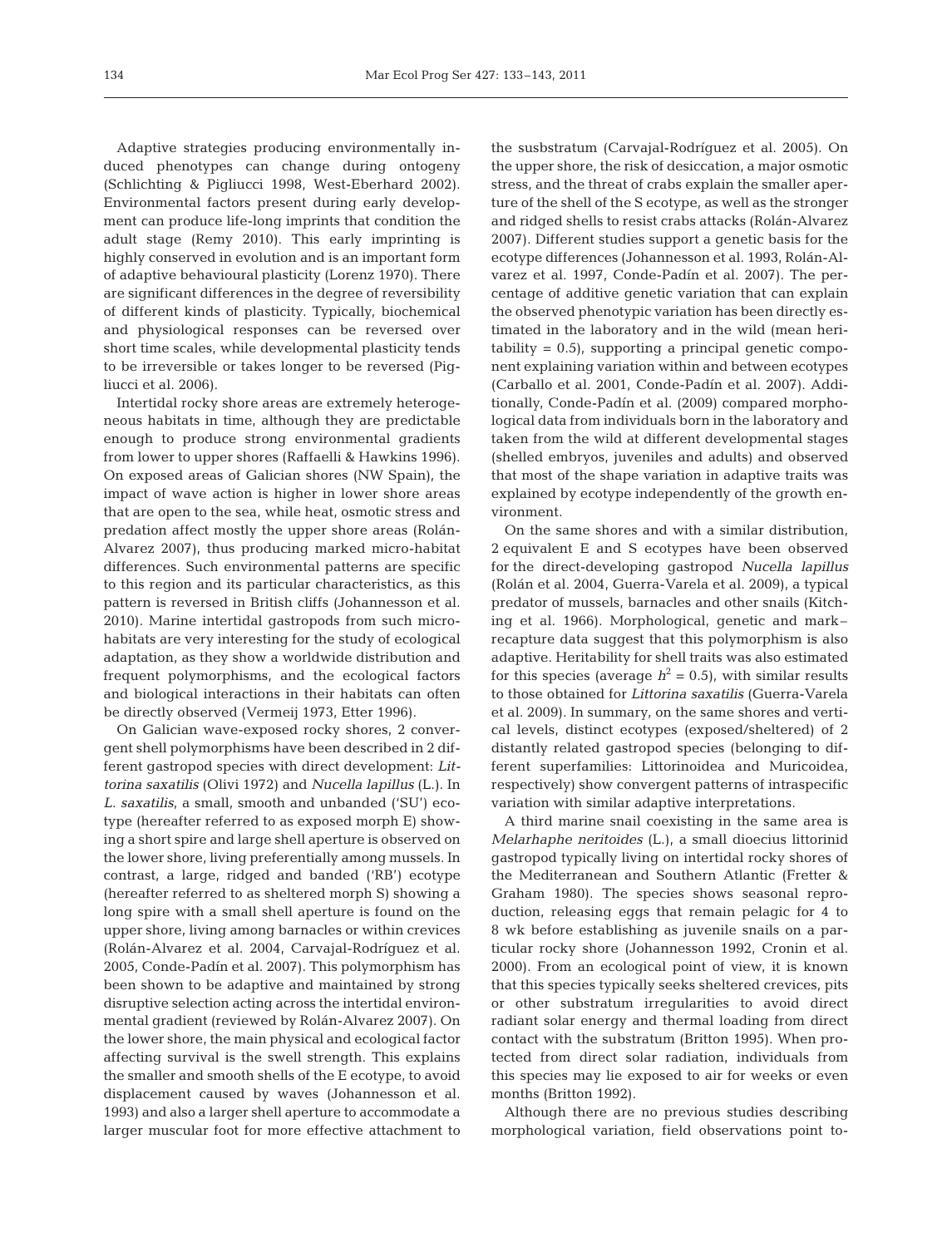wards the occurrence of a shell polymorphism in *Mela rhaphe neritoides*. This species seems *a priori* a good candidate for showing important levels of phenotypic plasticity (Hollander 2008), rather than direct genetic adaptation. The life cycle, with a pelagic larval stage, suggests relatively high levels of gene flow along distant geographical areas (Johannesson 1992).

Our aim was first to investigate whether the pattern of shell polymorphism already described in *Littorina saxatilis* and *Nucella lapillus*, occurring in the same rocky shore gradient, is also confirmed in the planktotrophic gastropod species *Melarhaphe neritoides.* The coincidence of the same polymorphism in 3 different species inhabiting similar niches would preliminarily suggest an adaptive role for such a pattern in *M. neritoides* as well.

Therefore, to elucidate whether an adaptive polymorphism exists consistently at a micro-geographical scale across an extensive geographical region, and second (if confirmed) to disentangle the mechanism responsible for the maintenance of such polymorphism, we studied the morphological variability of S and E ecomorphs, analysed the genetic divergence be tween these morphs using amplified fragment length polymorphism (AFLP) markers, and performed laboratory rearing.

# **MATERIALS AND METHODS**

**Sampling.** *Geographical study:* Samples were ob tained during November and December 2006 across a 77 km range from 3 different wave-exposed localities of Galicia (NW Spain; Fig. 1A: Cetárea, 41° 55' 1.64" N, 8° 53' 8.07" W; Silleiro, 42° 6' 17.20" N, 8° 53' 56.59" W; and Corrubedo, 42° 34' 36.47" N, 9° 5' 28.67" W). In each locality, 2 extreme intertidal shore levels were sampled along 2 replicate transects (Fig. 2; T1 and T2). Snails were collected from 1 to  $6 \text{ m}^2$  plots at each combination of locality, shore level and transect, resulting in 12 sam-

ples with 20 to 30 individuals each (a total of 340 ind.). All 12 samples were analysed for variation in shell morphology. The 4 samples from Silleiro (96 ind.) were additionally screened for variation in AFLP markers.

*Laboratory rearing study:* Sexually immature juveniles from both intertidal gradient locations (size range of 1.8 to 2.5 mm) were captured in March 2007 and transported to the ECIMAT field station laboratory (Marine Re search Center, Toralla, Vigo, Spain). They were distributed into 2 different glass containers of 21 l each, with



Fig. 1. *Melarhaphe neritoides*. (A) Sampling locations in Galicia, NW Spain.  $\bullet$  = sampling sites;  $\star$  = additional locations in which the 2 morphs have been observed. (B,C) Shell morphotypes studied in the present work (B: sheltered morph from upper shore, white dots = landmarks used in the geometric morphometrics analysis; C: exposed morph from lower shore)

some shore stones and an open circuit of continuous water flow  $(30 \, 1 \, h^{-1})$ . The seawater was oxygenated by 6 diffusers included in each container to assure that the entering water carried an oxygenation supplement. Sea water temperature was 14.2°C, with a salinity of 36.3‰ and an oxygen content of 7.6 mg  $l^{-1}$ . The photoperiod was naturally regulated with no additional light. In both aquaria, inocula of diatoms *(Cylindrotheca closterium* and *Nitzschia* spp.) were introduced as a nourishing supplement following the methodology of Conde-Padín et al. (2008). Forty *Melarhaphe neritoides* specimens (20 of each morph) were maintained during 9 mo in these conditions, and during this period, adult size was fully achieved (means ± SD: S morph =  $6.28 \pm 0.50$  mm; E morph =  $4.78 \pm 0.53$  mm).



Fig. 2. *Melarhaphe neritoides*. Experimental design for the morphometric study. T1, T2 = transects. Also given: distances between sampling sites, and number of collected ind. per site (rectangles). The amplified fragment length poly morphism (AFLP) study was carried out including only the samples from Silleiro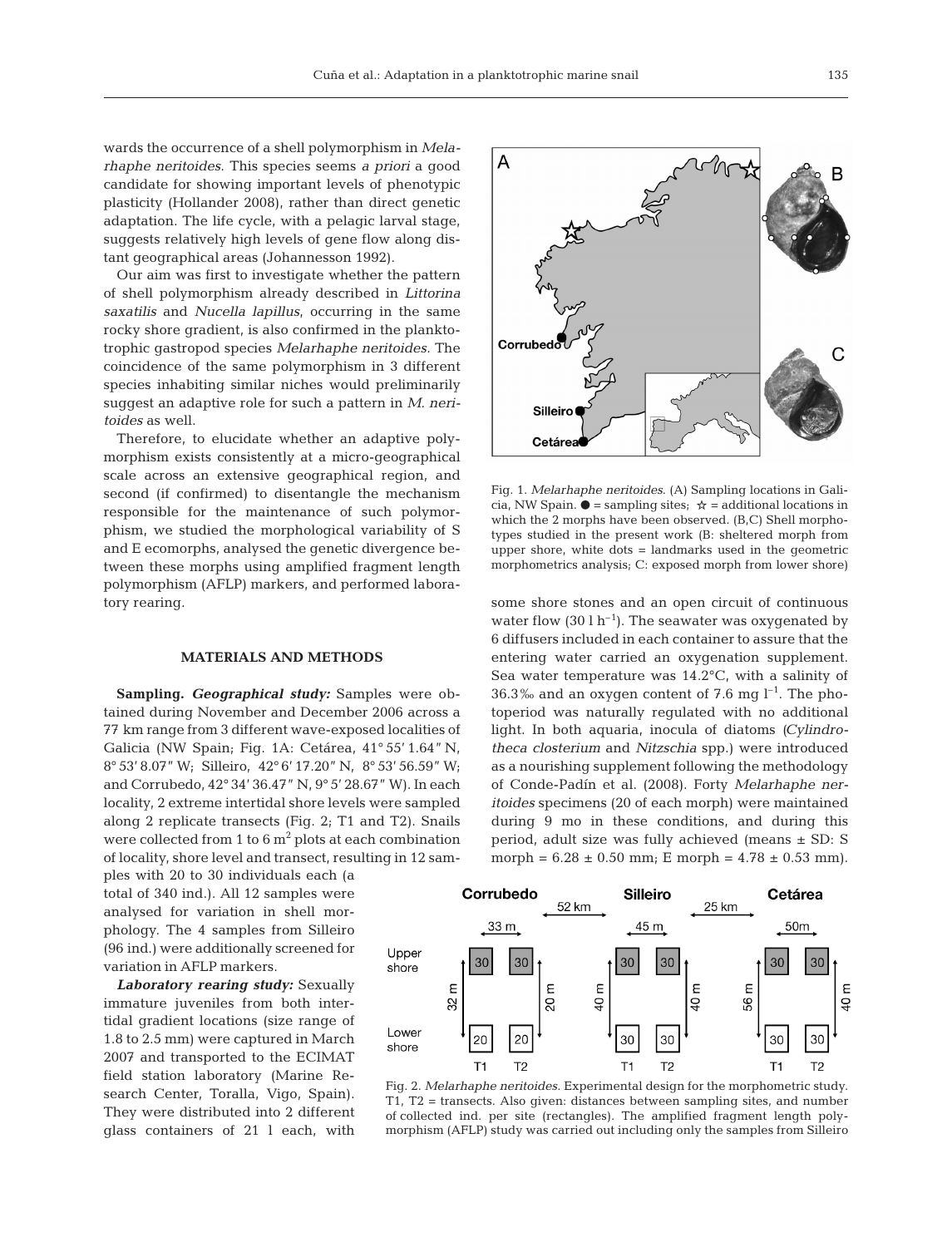After this period, 20 specimens from each morphotype were captured from the wild, with sizes similar to laboratory specimens (S morph =  $6.37 \pm 0.72$  mm; E morph  $= 4.91 \pm 0.22$  mm). The wild specimens used to perform laboratory versus wild comparisons were different from those used in the geographical study described above. The comparison between both environments and morphotypes allowed us to estimate the relative importance of plastic versus inherited effects for shell shape but not for size (see Scheiner 1998, Conde-Padín et al. 2008).

**Morphometric measurements.** Sampled specimens were examined using a Leica MZ12 stereoscopic microscope. Colour images were captured by a Leica digital ICA video camera. Shell images ( $N = 340$  and  $N = 80$  for each experiment, respectively) were analysed using 10 landmarks (LM) positioned on the digitised shell image (Fig. 1), following the approach used for related snail species (Carvajal-Rodríguez et al. 2005, 2006, Conde-Padín et al. 2007, Guerra-Varela et al. 2009). For each specimen, size was measured by the centroid size (CS), whereas shape was measured by both the uniform component (U1 and U2) and the relative warps (RW; Rohlf & Slice 1990, Bookstein 1991, Rohlf 1993, Rohlf & Bookstein 2003, Zelditch et al. 2004, Carvajal-Rodríguez et al. 2005). RWs were computed excluding the uniform component (to study globosity separately), using the algorithm given by Rohlf (1993), following the procedure applied by Carvajal-Rodríguez et al. (2005). We used the scaling option  $\alpha = 0$ , which weights all landmarks equally (Rohlf 1996). All calculations were performed using the software TPSDIG (http://life.bio. sunysb.edu/morph/morphmet/tpsdig2w32.exe), TPSR-ELW (Rohlf 1998) and MODICOS (Carvajal- Rodríguez & Rodríguez 2005). Differences between ecotypes and environments were interpreted for the shell aperture (RW1) using a thin-plate spline representation, an inter polating function to describe shape changes with respect to the reference configuration (Rohlf 1998), using the TPSRELW software.

**Statistical analyses.** *Geographical study:* We first used a step-wise discriminant analysis to distinguish between morphotypes across the whole set of samples using the most relevant morphological shell variables (CS, U1 and U2, and a number of RWs including more than 90% of the variation in this local component: RW1 to RW7). The objective of this analysis was to determine which shell variables could be used to discriminate between the *a priori* defined (S and E) morphs.

Second, we used a 3-way analysis of variance (ANOVA) to study the contribution of the different factors (and their interactions) to the morphological differences detected between morphs, following Underwood (1981) and Sokal & Rohlf (1995). We used the 12 geographical samples described above to study mor -

phological variability at different scales: localities (dozens of km), shore levels (a few meters) and microgeographical replication (parallel transects). The ANOVA design included the factors Morph (fixed; with 2 levels, corresponding to S and E morphs), Locality (random; Cetárea, Silleiro and Corrubedo) and Transect (random; using the 2 parallel samples within shore level and locality) nested within the interaction between Morph and Locality. The dependent variables were chosen according to the results of the discriminant analysis, i.e. using those that better discriminated be tween morphs (CS and RW1; see below), in order to confirm the significance of the factor Morph and to determine its relative importance compared to the others. We checked for homoscedasticity (Levene test) be fore applying ANOVA and evaluated the use of transformed data (log-transformed, square root, arcsine) when it was not met following Underwood (1981). The percentage of variation explained by each fixed factor (or interaction) was estimated by the eta squared coefficient ( $\eta^2$ ; Sokal & Rohlf 1995, Pierce et al. 2004, Conde-Padín et al. 2008).

*Laboratory rearing study:* We investigated the relative importance of phenotypic plasticity and inherited processes using a 2-way multivariate ANOVA (MAN-OVA) and a 2-way ANOVA, according to Scheiner (1993). We compared wildlife samples with laboratoryreared samples, in order to clarify how shell shape was affected by 9 mo of laboratory rearing. The MANOVA design included the factors Environment (fixed; field and laboratory) and Morph (fixed; upper and lower shore samples). The interaction between both factors was used to estimate the genetic–environmental interaction. The sum of the environmental and the interaction factors was included as the plastic response (Scheiner 1998, Conde-Padín et al. 2008). The same dependent variables used in the discriminant analysis, except size (CS), were used. We excluded size due to the impossibility of knowing age in wild specimens (see Conde-Padín et al. 2008). Variables showing the most outstanding differences between ecotypes were analysed with a 2-way ANOVA. The same procedures described in the geographical data analysis section were used to estimate the relative magnitude of factors in ANOVA and verifying homoscedasticity. All analyses were computed with the SPSS/PC statistical package (v. 14.01).

*DNA isolation and AFLP genotyping:* Total genomic DNA was extracted from the whole tissue of each individual using a modified version of Winnepenninckx et al. (1993) (see Wilding et al. 2001). After DNA quantification (Biophotometer, Eppendorf), samples were normalised to 100 ng  $\mu$ <sup>-1</sup>. AFLP analysis was performed using a modified version of the procedure described by Vos et al. (1995). For each individual, 500 ng of DNA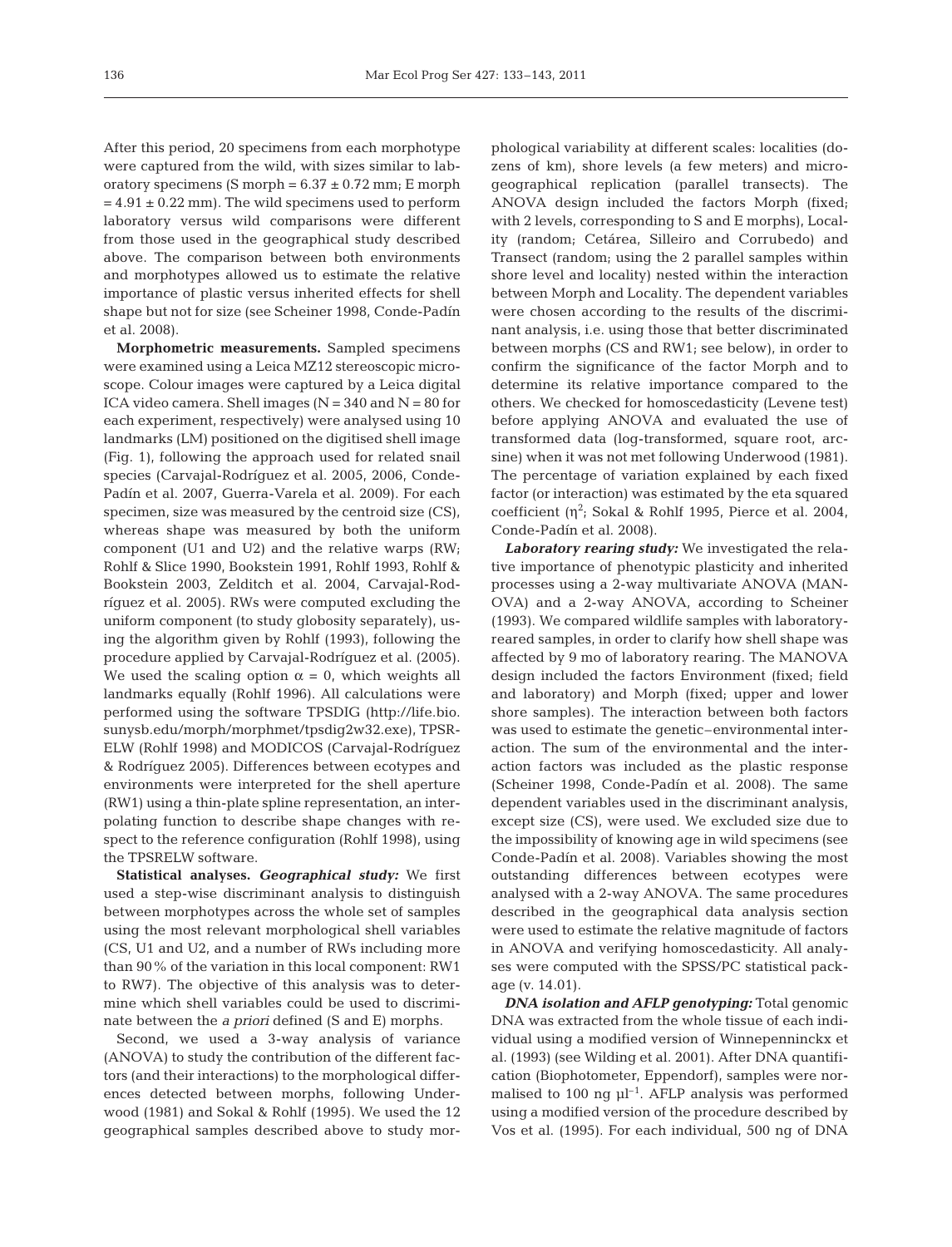were digested with 5 U *Eco*RI (New England BioLabs, NEB) and 3 U *Msel* (NEB) in 25 µl total volume of  $1\times$ NEB Buffer 2 (50 mM NaCl, 10 mM Tris-HCl, 10 mM  $MgCl<sub>2</sub>$ , 1 mM DTT; pH 7.9) supplemented with 2.5 µg of bovin serum albumin (NEB), for 4 h at 37°C. Following enzyme inactivation at 70°C for 10 min, 25 µl of a solution of 2× ligation buffer (660 mM Tris-HCl, 50 mM  $MgCl<sub>2</sub>$ , 50 mM DTT, 10 mM ATP; pH 7.5; Roche) containing 5 pmol *Eco*RI adaptor, 50 pmol *Mse*I adaptor and 0.4 U T4 DNA ligase (Roche) was added and samples incubated for 16 h at 16°C. The DNA fragments were pre-amplified with primers carrying 1 selective nucleotide (5'-GAC TGC GTA CCA ATT C+A-3' for *Eco*RI adapter and 5'-GAT GAG TCC TGA GTA A+C-3' for the *Mse*I adapter) at a concentration of 20 pmol on 4 µl of 1:10 ligation dilution in 20 µl volumes containing 2.5 mM of  $MgCl<sub>2</sub>$ , 187.5 µM of each dNTP, 1 U *Taq* polymerase (Bioline) in 1× PCR buffer (Bioline). PCR conditions were as follows: 94°C for 2 min, 20 cycles of 94°C for 20 s, 56°C for 30 s, 72°C for 2 min, and a final step of 60°C for 30 min. The resulting product was diluted 1:10 and used for the second PCR amplification. This second PCR reaction was performed on 4 µl of diluted PCR product in 20 µl volumes containing 2.5 mM of  $MgCl<sub>2</sub>$ , 187.5 µM of each dNTP, 8.3 pmol of Eco+3 and Mse+3 primers and 1 U *Taq* polymerase in 1× PCR buffer. Cycling conditions for the second PCR were as follows:  $94^{\circ}$ C for 2 min, 10 cycles of  $94^{\circ}$ C for 20 s, 66 $^{\circ}$ C (decreasing by  $1^{\circ}$ C each cycle) for 30 s, and 72 $^{\circ}$ C for 2 min, followed by 20 cycles of 94°C for 20 s, 56°C for 30 s, and 72°C for 2 min, ending with 60°C for 30 min. For each single individual, amplification reactions were performed with 2 primer combinations: *Mse*I + CAA with FAM-*Eco*RI + AAT, *Mse*I + CAA with HEX-*Eco*RI + AAG. The final PCR products were loaded with a GeneScan 500 ROX size standard onto an ABI Prism 310 Genetic Analyzer (Applied Biosystems). Fragment analysis and AFLP scoring was performed using GeneMapper v.3.7 software (Applied Biosystems). All DNA fragments <50 bp in length, >500 bp or <70 relative fluorescent units were excluded from the analysis (Holland et al. 2008, Galindo et al. 2009)

AFLP genetic analysis: Allele frequencies at 657 putative AFLP loci were estimated from the presence and absence of bands using a Bayesian method that assumes a non-uniform prior distribution of allele frequencies (AFLP-SURV v. 1.0; Vekemans 2002). The same software was used to estimate the percentage of polymorphic loci *(PL)* at the 5% level and the expected heterozygosity  $(H_E)$  under the assumption of Hardy-Weinberg genotypic proportions. Pairwise distances among individuals were calculated using Nei's genetic distance (Nei 1972). The distance measure was used to generate a neighbour-joining tree with PAUP 4.0b (Swofford 1998). The level of support of each node was

determined by 10 000 bootstrap replications. We carried out a hierarchical partition of genetic differentiation within and between morphotypes using an analysis of molecular variance (AMOVA) as implemented in ARLEQUIN (Excoffier et al. 2005), using the procedure described for RFLP data. The analysis was repeated twice, using (1) variation within Morph nested within Transect and (2) variation within Transect nested within Morph. In that way we used the most powerful design on AMOVA to compare both Transect and Morph factors. The statistical significance of the genetic differentiation within each partition was determined via 10 000 permutations using ARLEQUIN. In order to detect outlier loci presenting a signature compatible with adaptive selection in our AFLP dataset, we used the hierarchical Bayesian method implemented in the program Bayescan (Foll & Gaggiotti 2008). The estimation of model parameters was automatically tuned on the basis of pilot runs (10 pilot runs, length 5000). Preliminary tests indicated that a burn-in of 50 000 iterations was enough to have the Markov Chain Monte Carlo converging. The sample size was set to 10 000 and the thinning interval to 50 as suggested by the authors, resulting in a total chain length of 500 000 interactions. The loci were ranked according to their estimated posterior probability. Loci with a value over 0.99 were retained as outliers. This stringent criterion leaves very little room for false positives (Foll & Gaggiotti 2008).

## **RESULTS**

#### **Shell morphology in wild populations**

First, we verified whether our *a priori* defined morphotypes showed any diagnostic difference in shell shape components, using a step-wise discriminant ana lysis (Table 1). The analysis revealed a high rate of discrimination *a posteriori* (rate of cross validation was >90%). The variables showing the highest correlation with the discriminant function were CS and RW1.

Table 1. *Melarhaphe neritoides*. Discriminant analysis for morphotype along the geographical range. CS: centroid size, RW: relative warp, U: uniform component.  $*$ <sub>p</sub> < 0.01,  $*$  $*$ <sub>p</sub> < 0.001

| Wilks $\lambda$ | Cross validation $(\%)$        | Variables                                             | $r_{\rm scores}$                                                   |
|-----------------|--------------------------------|-------------------------------------------------------|--------------------------------------------------------------------|
| $0.29***$       | $92.2$ (upper)<br>97.2 (lower) | CS<br>RW1<br>RW <sub>3</sub><br>U1<br>RW <sub>2</sub> | $0.827***$<br>$-0.631***$<br>$-0.425**$<br>$0.414**$<br>$-0.325**$ |
|                 |                                | RW <sub>5</sub><br>RW <sub>6</sub>                    | $-0.263**$<br>$0.263**$                                            |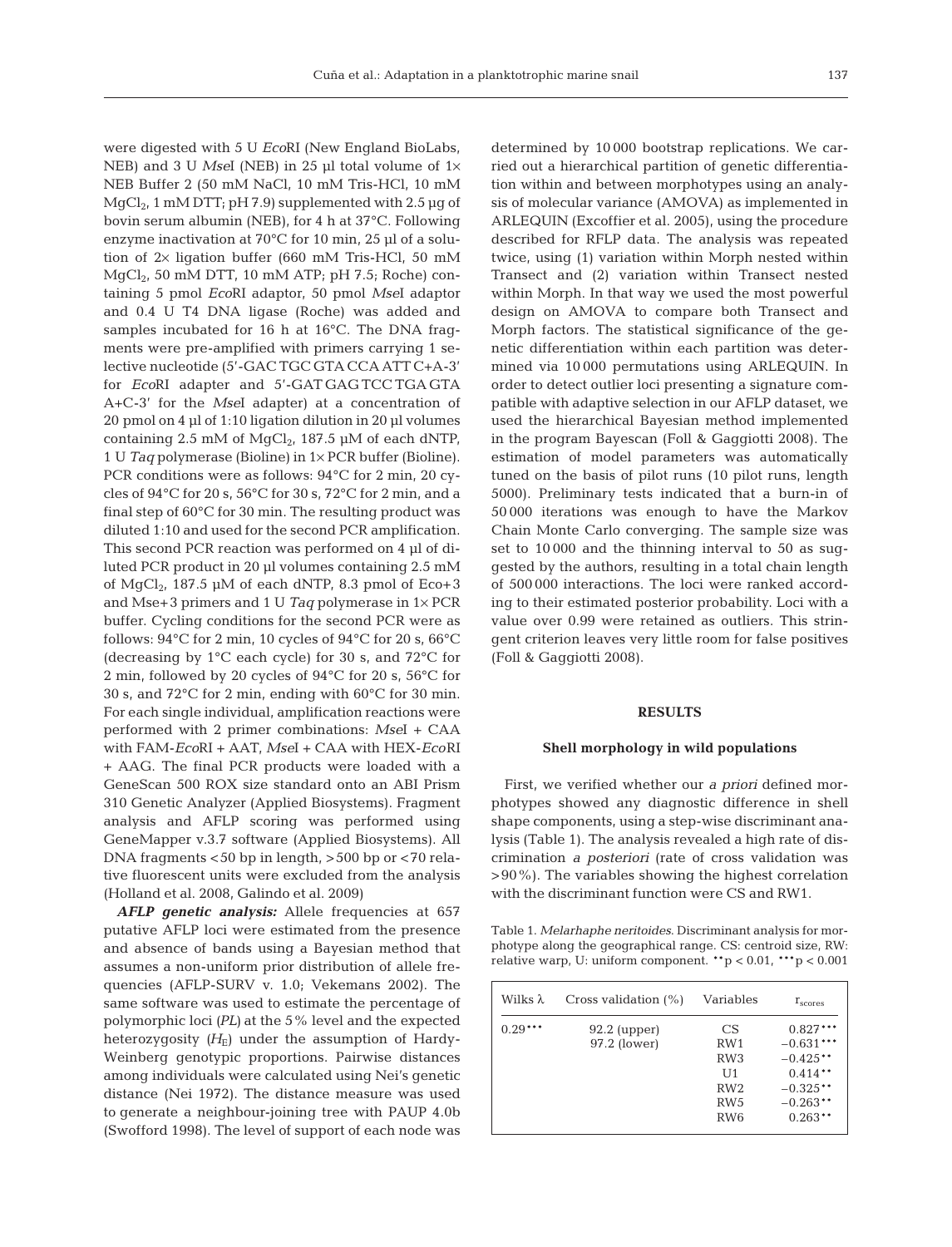The 3-way ANOVA on CS and RW1 was used to quantify the degree of shell variation between morphs, localities and transects (Table 2). All factors had a significant effect on CS. The most important was Transect, but as the other factors were tested against this, their effects were shown independently of the transect variation. The micro-geographical factor Morph was more important than the factor Locality, and the interaction was also significant and relatively large, suggesting certain variation among localities. This variation, however, did not interfere in the differences between morphs (Fig. 3, left). Again all factors were significant for RW1, with the micro-geographical factors *(*Morph) being larger than the factor Locality (Table 2). The Morph by Locality interaction was significant and as large as the Morph factor, although again it was caused by differences in the magnitude across localities rather than any inversion of the trend (Fig. 3, right). In summary, we observed a clear trend showing consistent differences between local morphs in size and RW1, these differences being more relevant than those observed among distant localities.

Table 2. *Melarhaphe neritoides*. Geographical analysis by a 3-way analysis of variance for the variables' centroid size (CS) and relative warp 1 (RW1), including factors Morph, Locality and Transect nested within the interaction of Morph by Locality. SS: sum of squares; df: degrees of freedom; MS: mean square; *F*: value of the *F* test; Explained: percentage of  $\eta^2$  of the factor in relation to the whole factors' sum. RW1 was homoscedastic, but despite different data transformations (log, square root, arcsine) homoscedasticity was not achieved for CS. The analysis is presented with both variables untransformed. \*p < 0.05, \*\*p < 0.01, \*\*\*p *<* 0.001

| Source         | SS    | df             | МS    | $\overline{F}$ | Explained |
|----------------|-------|----------------|-------|----------------|-----------|
| CS             |       |                |       |                |           |
| Morph $(M)$    | 276.7 | 1              | 276.7 | $107.3***$     | $26.2\%$  |
| Locality $(L)$ | 38.1  | 2              | 19.0  | $7.4*$         | 12.1%     |
| $M \times I$ . | 46.3  | $\overline{2}$ | 23.2  | $8.9*$         | 25.9%     |
| Transect       | 15.5  | 6              | 2.6   | $4.7***$       | $35.7\%$  |
| Error          | 190.6 | 348            | 0.5   |                |           |
| RW1            |       |                |       |                |           |
| М              | 0.283 | 1              | 0.283 | 176.8***       | 33.6%     |
| L              | 0.055 | 2              | 0.028 | $17.5**$       | $19.4\%$  |
| $M \times I$ . | 0.082 | $\overline{2}$ | 0.041 | $25.6***$      | 33.3%     |
| Transect       | 0.021 | 6              | 0.003 | $2.19*$        | $13.7\%$  |
| Error          | 0.557 | 348            |       | 0.002          |           |



Fig. 3. *Melarhaphe neritoides*. The most distinctive morphological traits (centroid size, CS; relative warp 1, RW1; and size and shell aperture, respectively) between morphs. Sheltered = morph from upper shore. Exposed = from lower shore.  $\circ$  = transect 1;  $\blacksquare$  = transect 2. Means  $\pm$  95% confidence interval (CI)

The thin-plate spline method allowed the biological interpretation of the geometrical deformation of negative and positive RW1 values (Fig. 4). The graphic representation showed that the samples collected at the exposed sites have a more rounded shell with a relative larger aperture than those collected at the protected sites. The same RW1 representation for corresponding ecotypes in *Nucella lapillus* and *Littorina saxatilis* are presented in Fig. 4, showing that the 3 species display convergent polymorphisms regarding the relative size of the shell aperture.

## **Laboratory versus wild rearing**

In this experiment the factors Environment and Morph were used to partition the relative importance of environment and inheritance, respectively. A 2-way MANOVA was used for all shell variables except CS (Table 3), while a 2-way ANOVA was used for RW1. All factors had a significant effect, although Environment plus interaction (related to the plastic response) achieved nearly 50% of the overall changes in shape. This proportion is reduced to  $< 5\%$  when focusing on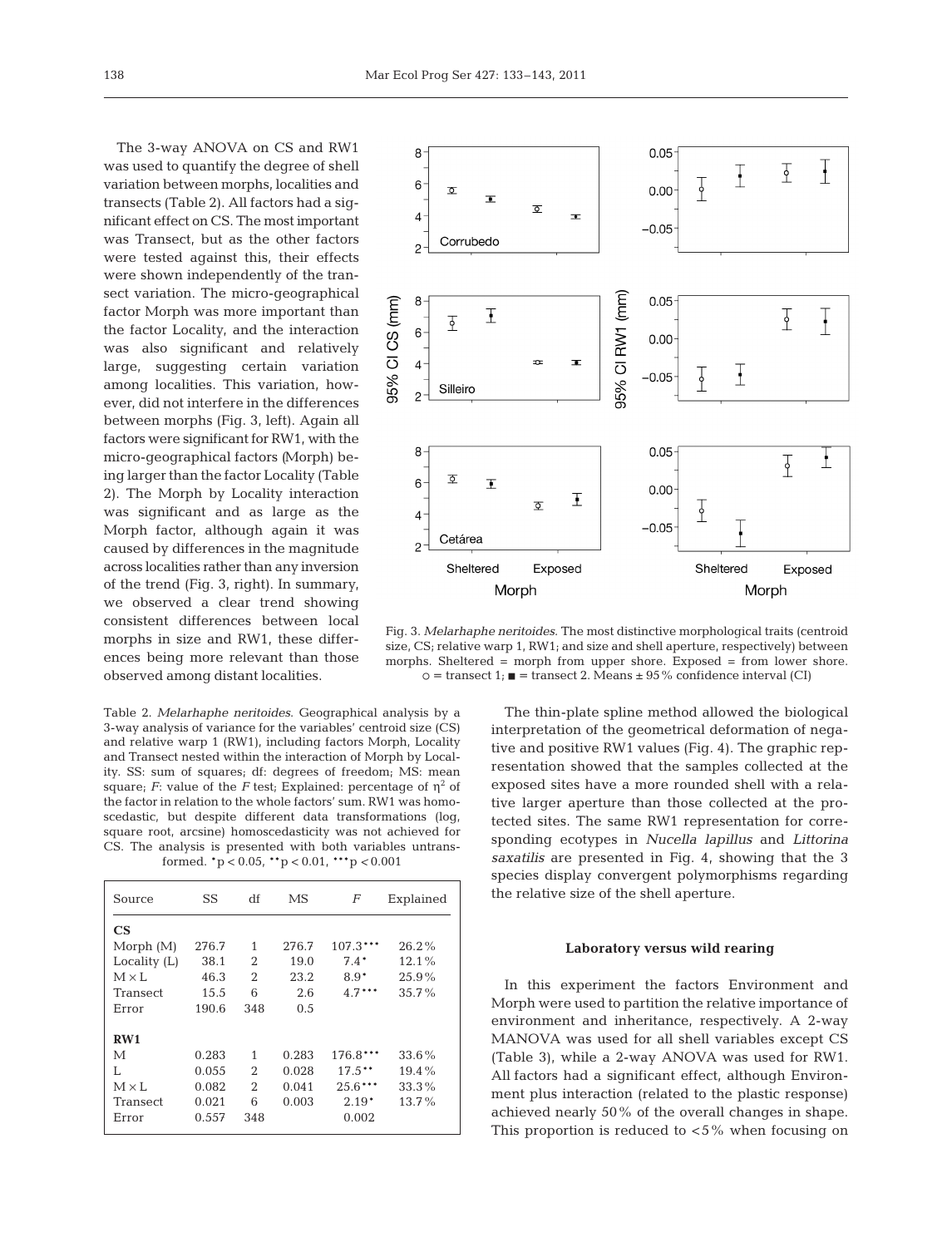

Fig. 4. *Melarhaphe neritoides*, *Littorina saxatilis* and *Nucella lapillus*. Thin-plate spline representation from TPSRELW software (Rohlf 1998), showing the most extreme negative (as in upper shore forms; Sheltered morph) or positive (as in lower shore forms; Exposed morph) deformations of the landmarks for *x*- and *y*-axis in relative warp 1 (RW1, see Fig. 2) for the studied *M. neritoides* and 2 sympatric and related species (*L. saxatilis* and *N. lapillus)*. Some landmarks are connected by lines to facilitate the interpretation of the differences between morphotypes. Notice that the same polymorphism of shell shape is observed in every species living in the same microhabitat. Numbers refer to the percentage of the aperture in total shell area

Table 3. *Melarhaphe neritoides*. Wilks' lambda and mean squares of the factors Ecotype, Environment and their interaction for the 2-way multivariate analysis of variance (MANOVA) for overall shell shape (uniform components, U1 and U2, and relative warp, RW1 to RW7 accounting for more than 90% of the variation in relative warps), and the 2-way ANOVA for the variable RW1, showing the main differentiation between ecotypes. Percentage of variation explained by each fixed factor (see 'Materials and methods'). Significance is addressed by *F* values and the percentage explained by each factor  $(\eta^2)$  as a percentage of the overall squared sum) is also included. MS: mean square, df: degrees of freedom; ns: not significant, \*p < 0.05, \*\*\*p *<* 0.001

| Source      | Wilks'<br>lambda | F          | ——— Overall shape ————<br>Explained<br>(%) | df | МS    | $\frac{1}{1}$ RW1 $\frac{1}{1}$<br>F | Explained<br>(%) |
|-------------|------------------|------------|--------------------------------------------|----|-------|--------------------------------------|------------------|
| Morph       | 0.284            | $19.10***$ | 55.2                                       |    |       | $0.030$ 7.77***                      | 95.6             |
| Environment | 0.762            | $2.36*$    | 18.3                                       |    | 0.001 | $0.729^{ns}$                         | 3.3              |
| Interaction | 0.656            | $3.96***$  | 26.5                                       |    | 0.001 | $0.116^{ns}$                         | 1.1              |
| Error       |                  |            |                                            | 76 | 0.001 |                                      |                  |

RW1 exclusively. This suggests that most changes in RW1 were caused by genetic effects, or alternatively, by environmental effects acting in earlier stages (before sampling) in the specimens used in this experiment.

## **Genetic analyses**

The percentage of polymorphic loci ranged between 66.4 and 72.9%. Expected heterozygosity ranged between 0.19 and 0.21. The neighbour-joining tree did not show any clustering pattern. The hierarchical ana lysis of molecular variance revealed a significant level of differentiation for AFLP at a micro-geographical scale (2.8% of overall variability,  $F_{ST} = 0.028$ , p < 0.001), probably due to the high migration rates expected to exist in the species object of this study. However, when inverting the AMOVA design, differentiation between transects within Morph was also significant and of similar magnitude than in the former partition (4% of overall variability;  $F_{ST} = 0.039$ ,  $p < 0.001$ ). This may suggest that ecomorph differentiation may be similar in magnitude to differentiation between transects (within Morph*)*. In fact, when local pairwise comparisons between both morphs were performed, no locus was detected as being under adaptive selection using the program Bayescan. Most posterior probabilities of each locus were <0.50, far below the 0.99 value indicative of the presence of adaptive selection.

# **DISCUSSION**

The shell polymorphism of *Melarhaphe neritoides* described in this study constitutes an interesting evolutionary phenomenon. On the rocky shores from NW Spain, 2 ecomorphs occur in sympatry. The typical

> micro-habitats of each morph are separated by just a few meters although the species has a high dispersal capability (Johannesson 1992). Along the Galician coast, a clear association of each morph with differential levels (and micro-habitats) of the rocky shore can be observed.

> To our knowledge, this is the first study describing the existence of a sym patric (or micro-parapatric) shell polymorphism in this species, and 1 of the few known cases observed in marine planktotrophic species in general (Struhs aker 1968, Nevo et al. 1977, Schmidt et al. 2000, Schmidt & Rand 2001, Aranzamendi et al. 2008). Two principal questions need to be ad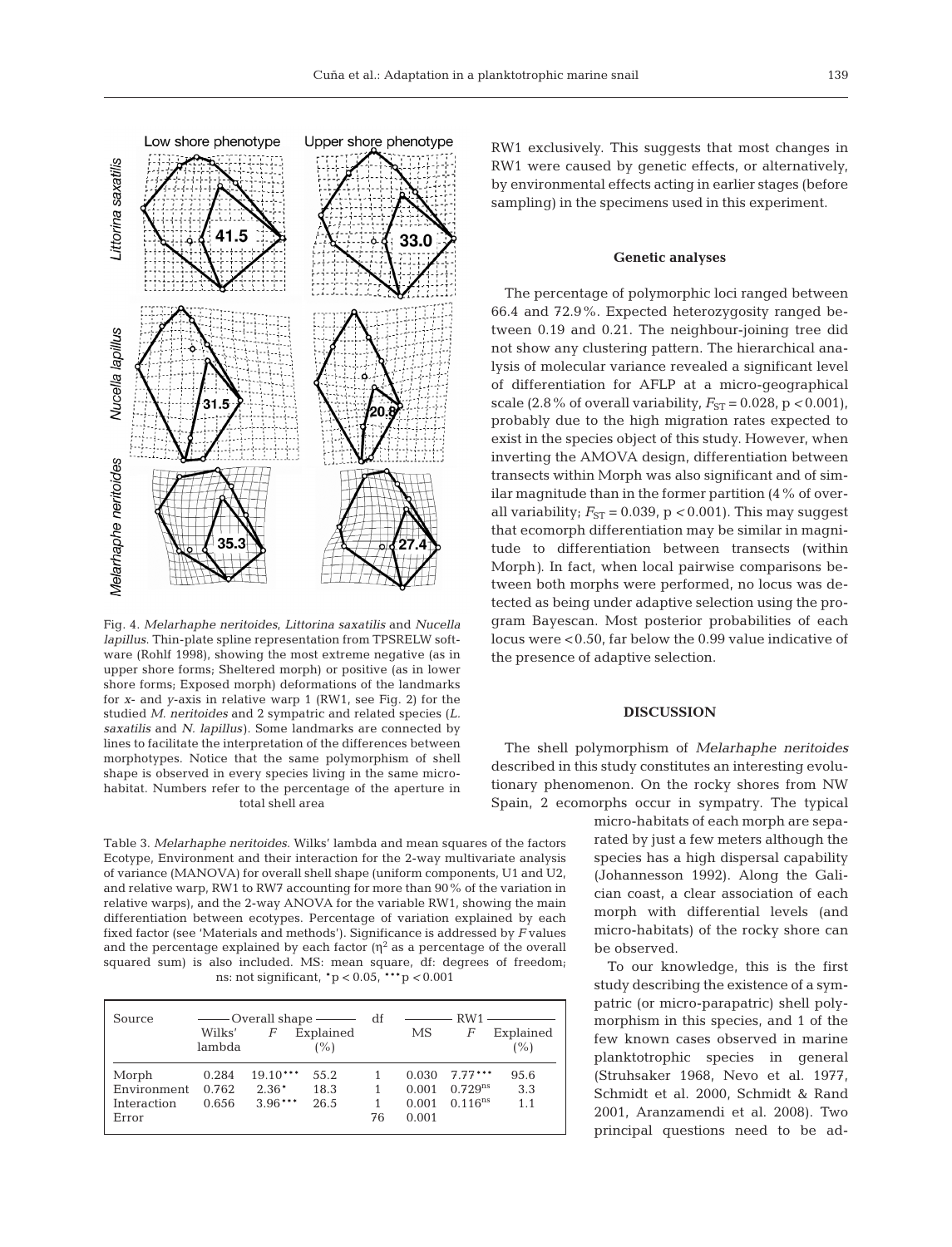dressed to fully understand the origin and maintenance of this polymorphism: (1) its evolutionary meaning (adaptive or neutral) and (2) the evolutionary mechanisms that produced it (phenotypic plasticity or direct selection). Regarding the first question, the evidence available suggests an adaptive role for this polymorphism: (1) it shows the same convergent polymorphism observed in 2 other gastropod species (Fig. 4) living in the same micro-habitats and rocky shores (Johannesson et al. 1993, Rolán et al. 2004, Guerra-Varela et al. 2009) and (2) the morphological pattern observed along the geographical area studied was similar across an extensive geographical region. In fact we have observed the same polymorphism in localities separated by >300 km from the sampling area and maintained during seasons and consecutive years. Such a polymorphism, being plastic or not, could not be maintained in the wild if it was not contributing to sustain adaptation. Finally, the observed polymorphism in shell aperture (captured by the RW1 measurement) can be functionally interpreted in adaptive terms. The wave-exposed micro-habitat of the low shore requires a larger muscular foot to better fix the specimen to the substratum, favouring a larger shell aperture in the E morph of *Littorina saxatilis* and *Nucella lapillus* (Conde-Padín et al. 2008, Guerra-Varela et al. 2009). In contrast, in the upper shore micro-habitat, de siccation stress may favour sheltered specimens showing a relatively smaller shell aperture (Carvajal-Rodríguez et al. 2005, Guerra-Varela et al. 2009). The polymorphism in shell aperture observed in *Melarhaphe neritoides* can be ex plained in the same terms as the other species (Fig. 4). A convergent polymorphism has been also de scribed in 3 sibling species of the *L. saxatilis* complex from the UK, again being related with the rocky shore level (Reid 1993). However, the special interest of our study is how this can be produced in a species that can disperse over long distances. Moreover, the differences between morphotypes are not exclusively morphological. Both wild and laboratory-reared specimens of the E morph showed a behavioural preference to be under the sea water, while the S morph preferred to be above the water surface (E. Rolán-Alvarez pers. obs.). In summary, the evidence provided in this study supports the hypothesis that both size and aperture shell polymorphisms are adaptive in this species.

Regarding the evolutionary mechanism(s) that have caused the polymorphism, the results derived from this study do not allow excluding between phenotypic plasticity and direct selection to explain this mechanism. Two contradictory arguments, however, point out both hypotheses as alternative mechanisms.

We found significant differences between morphs for AFLP markers, although these differences were of the same magnitude as those between transects when changing the AMOVA design. In addition, we found

no significant outlier loci between these morphs in the population studied. These results support *a priori* the plasticity argument, but should be interpreted with caution, due to the experimental limitations of the AFLP design. This pattern could change when including further populations or markers, and selection could be acting on a few major genes that are difficult to detect by this or most other methodologies.

In contrast, the laboratory results suggest a genetic basis for the polymorphism. Common garden experiments have been the classical design used to distinguish between genetic and plasticity effects (Scheiner 1993). In the present work, during 9 mo of rearing juveniles under the same environmental conditions, morph differences were maintained. Thus an important result arises from this study: although we cannot distinguish between direct selection and early imprinting, phenotypic plasticity after early development can be discarded for some shell shape components. Parental effects are fundamental to the ongoing integration of development, ecology and evolution, as they represent a particular form of plasticity arising from transmission of non-genetic developmental factors. If these effects are stable, they could involve permanent changes to gene expression. Paternity might provide a good opportunity for addressing the role of developmental plasticity and epigenetic inheritance for the origin and maintenance of complex adaptations (Uller 2008). In addition, the degree of phenotypic variation is genetically determined, and accordingly it is heritable and thus potentially able to evolve (Kaneko 2009).

Organisms faced with such environmental contrasts could adopt a discrete form of plasticity to adapt to each differential niche. There is evidence of plasticity as an explanation for variation in planktotrophic littorinids (Yeap et al. 2001). In temperate species, growth rate is known to influence shell form (Kemp & Bertness 1984) and sculpture (Boulding et al. 1993). Previous studies in other gastropod species proved plasticity under a similar experimental design. Yeap et al. (2001) revealed changes in shell morphology in *Nodilittorina australis* transplanted at sizes between 8.5 and 19.4 mm. Changes in the foot size have been reported after transplant experiments in *Littorina obtusata* (Trussell 1997), thus supporting plasticity of the developmental system.

Direct adaptive polymorphisms in marine organisms with high dispersal capabilities (planktotrophic stages) are rare but do exist. Two different shell sculptures in *Littorina picta* from Hawaii (currently *Echinolittorina hawaiensis)* represent ecotypes adapted to distinct ecological conditions (Struhsaker 1968, but see Reid 2007), although candidate genes of the process have not been detected with 1000 AFLP loci (D. Carlon pers. comm.). Nevo et al. (1977) observed that some allozyme variants in barnacles were associated with local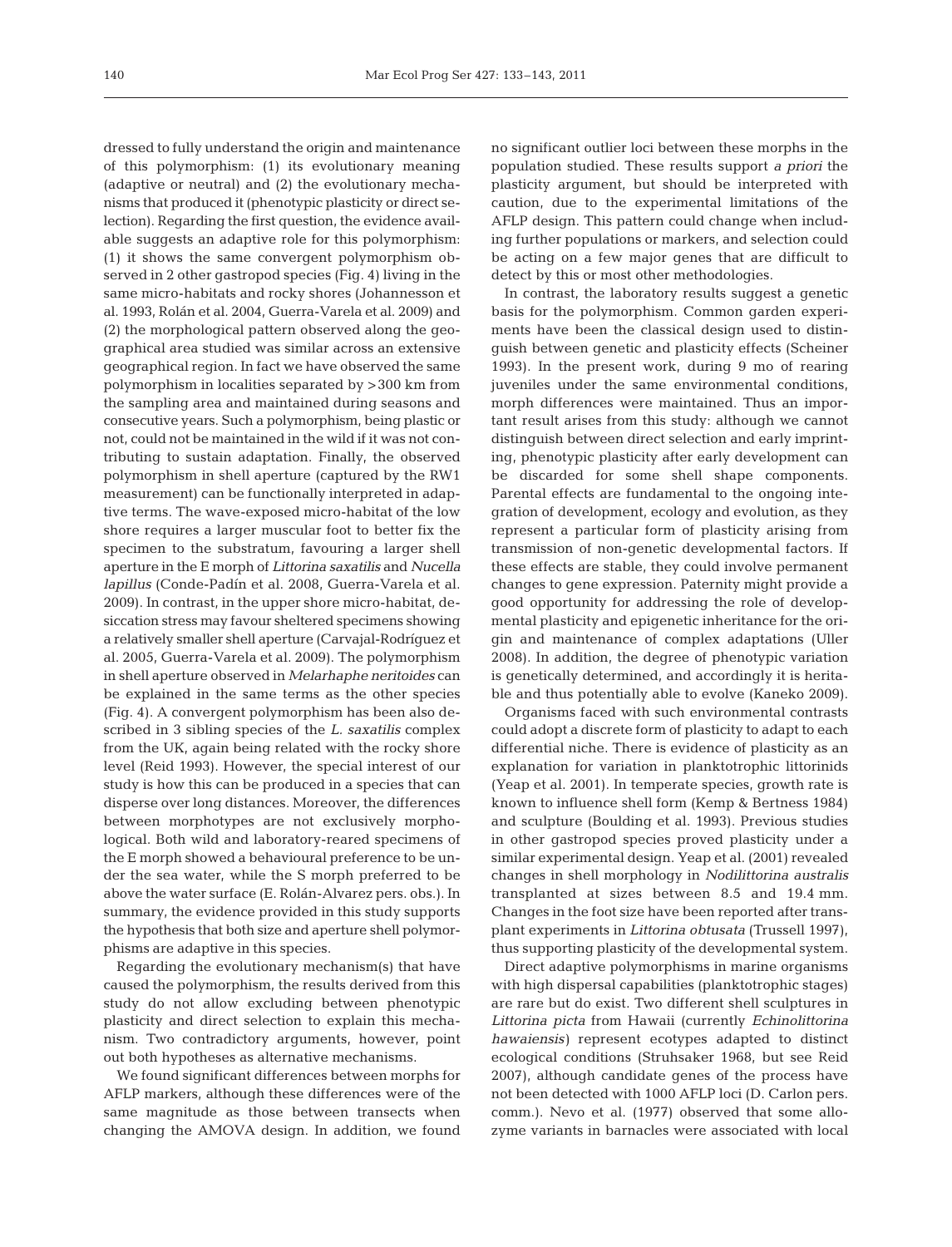temperatures. Schmidt et al. (2000) and Schmidt & Rand (2001) demonstrated that an allozyme polymorphism was maintained in acorn barnacles by divergent selection acting along the intertidal gradient. In the same species, Dufresne et al. (2002) observed that certain geographical patterns in allozyme and microsatellite variation could be attributed to natural selection as well. Carlon & Budd (2002) observed differential morphotypes in a scleractinian coral with opposite depth distributions associated with colony shape and corallite relief. They measured allele frequencies in allozyme loci and detected significant differences between groups. This pattern of selection on certain genetic markers is assumed to be exceptional, as morphological variation in species that disperse over long distances is expected to be preferentially environmentally induced (Parsons 1997, Kingsolver et al. 2002, Kruuk et al. 2003).

Alternatively, some evolutionary circumstances may favour the maintenance of genetic polymorphisms in sympatry even in species with a high dispersal capability (García-Dorado 1986, but see Gavrilets 2004), e.g. assortative mating prior to migration (Turelli et al. 2001). Partial isolation between ecotypes also enables natural selection to enhance existing differences be tween alternative morphs (Pfennig et al. 2010). Size assortative mating is a widespread phenomenon in many species (Crespi 1989, Erlandsson & Rolán-Alvarez 1998, Hollander et al. 2005, Baldauf et al. 2009). In the case of *Melarhaphe neritoides*, the morphotypes meet and probably copulate *in situ* with specimens of the same morphotype, increasing the likelihood that the eggs and larvae released combine genes from the mother and father putatively adapted to the same microhabitat conditions. A protective condition for sympatric polymorphism is the possible differential habitat choice of the 2 morphs when the larva is ready to settle out of the plankton (García-Dorado 1986). Finally, the existence of high density and stable populations allows selection to be more effective with small selection coefficients (Hartl & Clark 1997). Establishing the extent to which environmental factors can influence genome function is a critical condition to define their potential effects on long-term survival of individuals. The conclusions derived from this study will provide baseline data for future studies on this interesting model system.

*Acknowledgements*. We thank K. Tice, X. Pinto and D. Carlon for helpful comments on the manuscript and T. Muiños and N. Santa María for technical support during sampling and maintenance of specimens. We also thank to the ECIMAT field station for providing laboratory facilities and the following institutions for general funding: Ministerio de Educación y Ciencia (CGL2008-00135/BOS), Fondos Feder and Xunta de Galicia (INCITE09 310 006 PR; Grupos de referencia competitiva 2010/80).

### LITERATURE CITED

- ► Aranzamendi MC, Sahade R, Tatián M, Chiappero MB (2008) Genetic differentiation between morphotypes in the Antarctic limpet *Nacella concinna* as revealed by intersimple sequence repeat markers. Mar Biol 154:875–885
- ► Baldauf SA, Kullmann H, Schroth SH, Thünken T, Bakker TCM (2009) You can't always get what you want: size assortative mating by mutual mate choice as a resolution of sexual conflict. BMC Evol Biol 9:129–137
	- Bookstein FL (1991) Morphometric tools for landmark data: geometry and biology. Cambridge University Press, Cambridge
	- Boulding EG, Buckland-Nicks J, Alstyne KLV (1993) Morphological and allozyme variation in *L. sitkana* and related *Littorina* species from the northeastern Pacific. Veliger 36: 43–68
	- Britton JC (1992) Evaporative water loss, behaviour during emersion, and upper thermal tolerance limits in seven species of eulittoral-fringe Littorinidae (Mollusca: Gastropoda) from Jamaica. In: Grahame J, Mill PJ, Reid DG (eds) Proc 3rd Int Symp Littorinid Biol, London, p 69–84
- ► Britton JC (1995) The relationship between position on shore and shell ornamentation in two size-dependent morphotypes of *Littorina striata*, with an estimate of evaporative water loss in these morphotypes and in *Melarhaphe neritoides.* Hydrobiologia 309:129–142
- ► Brönmark C, Miner JG (1992) Predator-induced phenotypical change in body morphology in crucian carp. Science 258: 1348–1350
	- Carballo M, García C, Rolán-Alvarez E (2001) Heritability of shell traits in wild *Littorina saxatilis* populations: results across a hybrid zone. J Shellfish Res 20:415–422
- ► Carlon DB, Budd AF (2002) Incipient speciation across a depth gradient in a scleractinian coral? Evolution 56: 2227–2242
	- Carvajal-Rodríguez A, Rodríguez MG (2005) MODICOS: morphometric and distance computation software for evolutionary studies. Online J Bioinform 6:34–40. Available at http://webs.uvigo.es/acraaj/Modicos.htm
- Carvajal-Rodríguez A, Conde-Padín P, Rolán-Alvarez E ➤ (2005) Decomposing shell form into size and shape by geometric morphometric methods in two sympatric ecotypes of *Littorina saxatilis.* J Molluscan Stud 71:313–318
	- Carvajal-Rodríguez A, Guerra-Varela J, Fernández B, Rolán E, Rolán-Alvarez E (2006) An example of application of the geometric morphometric tools to the morphological diagnosis of two sibling species in *Nassarius* (Mollusca, Prosobranchia). Iberus 24:81–88
- Conde-Padín P, Grahame JM, Rolán-Alvarez E (2007) Detect-➤ ing shape differences in species of the *Littorina saxatilis* complex by morphometric analysis. J Molluscan Stud 73: 147–154
- Conde-Padín P, Carballo M, Caballero A, Rolán-Alvarez E ➤ (2008) The relationship between hatching rate and number of embryos of the brood pouch in *Littorina saxatilis.* J Sea Res 60:223–225
- Conde-Padín P, Caballero A, Rolán-Alvarez E (2009) Relative ➤ role of genetic determination and plastic response during ontogeny for shell-shape traits subjected to diversifying selection. Evolution 63:1356–1363
- ► Crespi BJ (1989) Causes of assortative mating in arthropods. Anim Behav 38:980–1000
	- Cronin MA, Myers AA, O'Riordan RM (2000) The reproductive cycle of the intertidal gastropod *Melarhaphe neritoides* on the west and south coast of Ireland. Biol Environ: Proc R Ir Acad 100B:97–106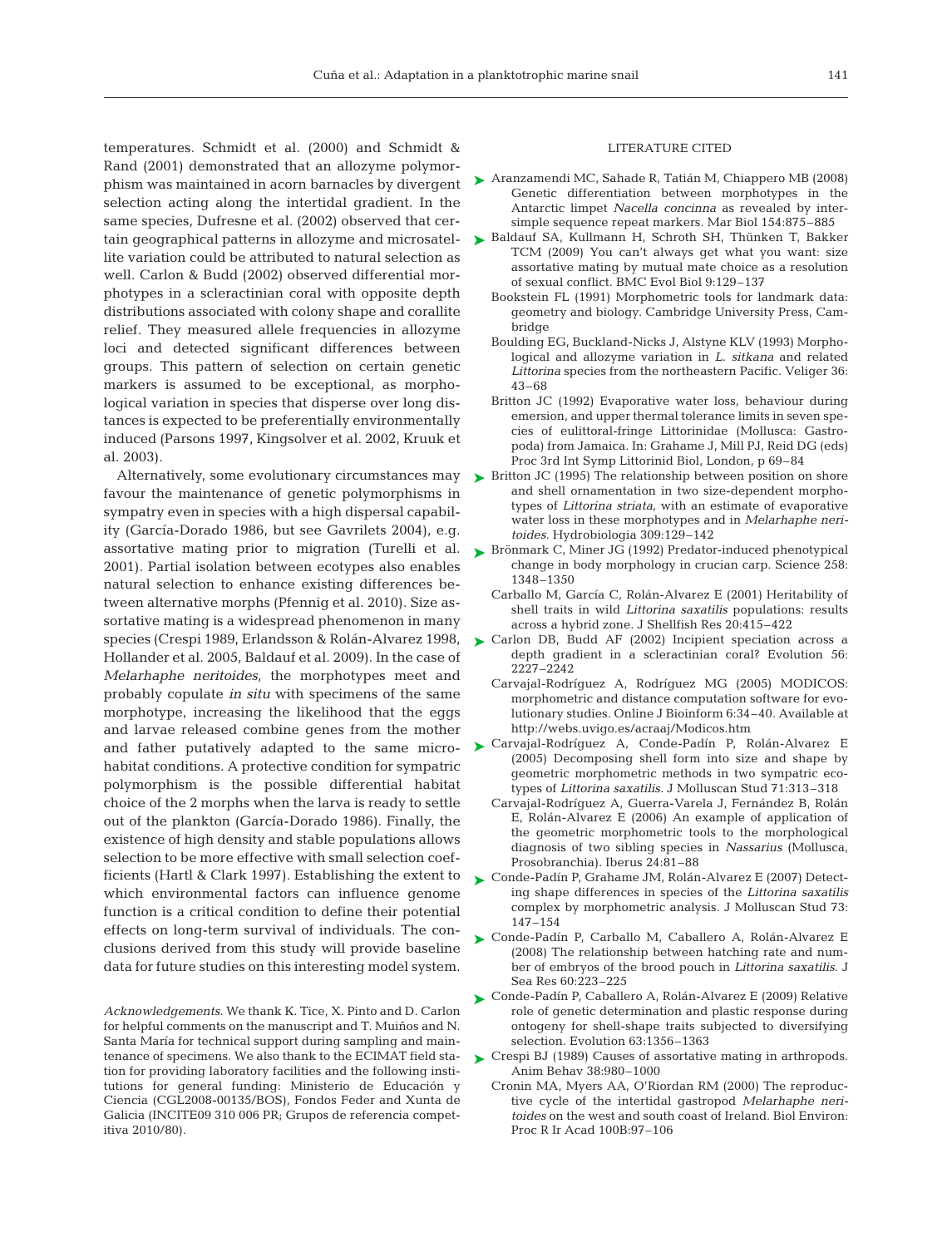- selection or the preservation of favoured races in the struggle for life. John Murray, London
- DeWitt TJ, Scheiner SM (2004) Phenotypic variation from single genotypes. In: DeWitt TJ, Scheiner SM (eds) Phenotypic plasticity: functional and conceptual approaches. Oxford University Press, New York, NY, p 151–172
- ► DeWitt TJ, Sih A, Sloan-Wilson D (1998) Costs and limits of phenotypic plasticity. Trends Ecol Evol 13:77–81
- ► Dufresne F, Bourget E, Bernatchez L (2002) Differential patterns of spatial divergence in microsatellite and allozyme alleles: further evidence for locus-specific selection in the acorn barnacle, *Semibalanus balanoides*? Mol Ecol 11: 113–123
	- Endler J (1986) Natural selection in the wild. Princeton University Press, Princeton, NJ
- ► Erlandsson J, Rolán-Alvarez E (1998) Sexual selection and assortative mating by size and their roles in the maintenance of a polymorphism in Swedish *Littorina saxatilis* populations. Hydrobiologia 378:59–69
- ► Etter RJ (1996) The effect of wave action, prey type, and foraging time on growth of the predatory snail *Nucella lapillus* (L.). J Exp Mar Biol Ecol 196:341–356
- Excoffier L, Laval G, Schneider S (2005) Arlequin ver. 3.0: an ➤ integrated software package for population genetics data analysis. Evol Bioinform Online 1:47–50
	- Falconer DS, Mackay TFC (1996) Introduction to quantitative genetics. Addison Wesley Longman, Essex
- ► Foll M, Gaggiotti O (2008) A genome-scan method to identify selected loci appropriate for both dominant and codominant markers: a Bayesian perspective. Genetics 180:977-993
- ► Fordyce JA (2006) The evolutionary consequences of ecological interactions mediated through phenotypic plasticity. J Exp Biol 209:2377–2383
	- Fretter V, Graham A (1980) The prosobranch molluscs of Britain and Denmark. Part 5 – Marine Littorinacea. J Molluscan Stud 7:242–263
- ► Galindo J, Morán P, Rolán-Alvarez E (2009) Comparing geographical genetic differentiation between candidate and noncandidate loci for adaptation strengthens support for parallel ecological divergence in the marine snail *Littorina saxatilis*. Mol Ecol 18:919–930
- ► García-Dorado A (1986) The effect of niche preference on polymorphism protection in a heterogeneous environment. Evolution 40:936–945
- ► Garland T Jr, Kelly SA (2006) Phenotypic plasticity and experimental evolution. J Exp Biol 209:2344–2361 Gavrilets S (2004) Fitness landscapes and the origin of spe-
- cies. Princeton University Press, Princeton, NJ
- ▶ Guerra-Varela J, Colson I, Backeljau T, Breugelmans K, Hughes RN, Rolán-Alvarez E (2009) The evolutionary mechanism maintaining shell shape and molecular differentiation between two ecotypes of the dogwhelk *Nucella lapillus*. Evol Ecol 23:261–280
	- Hartl DL, Clark AG (1997) Principles of population genetics. Sinauer Associates, Sunderland, MA
- ► Holland B, Clarke AC, Meudth HM (2008) Optimizing automated AFLP scoring parameters to improve phylogenetic resolution. Syst Biol 57:347–366
- ► Hollander J (2008) Testing the grain-size model for the evolution of phenotypic plasticity. Evolution 62:1381–1389
- ► Hollander J, Lindegarth M, Johannesson K (2005) Local adaptation but not geographical separation promotes assortative mating in a snail. Anim Behav 70:1209–1219
- ► Hollander J, Collyer ML, Adams DC, Johannesson K (2006) Phenotypic plasticity in two marine snails: constraints superseding life history. J Evol Biol 19:1861–1872
- Darwin C (1859) On the origin of species by means of natural  $\blacktriangleright$  Johannesson K (1992) Genetic variability and large scale differentiation in two species of littorinid gastropods with planktotrophic development, *Littorina littorea* (L.) and *Melarhaphe* (*Littorina) neritoides* (L.) (Prosobranchia: Littorinacea), with notes on a mass occurrence of *M. neritoides*. Biol J Linn Soc 47:285–299
	- Johannesson K, Johannesson B, Rolán-Alvarez E (1993) ➤ Morphological differentiation and genetic cohesiveness over micro-environmental gradient in the marine snail *Littorina saxatilis*. Evolution 47:1770–1787
	- ► Johannesson K, Panova M, Kemppainen P, André C, Rolán-Alvarez E, Butlin RK (2010) Repeated evolution of reproductive isolation in a marine snail: unveiling mechanisms of speciation. Phil Trans R Soc B 365:1735–1747
	- Kaneko K (2009) Relationship among phenotypic plasticity, genetic and epigenetic fluctuations, robustness, and evolovability; Waddington's legacy revisited under the spirit of Einstein. J Biosci 34:529–542 ➤
		- Karban R, Baldwin IT (1997) Induced responses to herbivory. University of Chicago Press, Chicago, IL
	- ► Kemp P, Bertness MD (1984) Snail shape and growth rates: evidence for plastic shell allometry in *Littorina littorea.* Proc Natl Acad Sci USA 81:811–813
	- ► Kingsolver JG, Pfennig DW, Servedio MR (2002) Migration, local adaptation and the evolution of plasticity. Trends Ecol Evol 17:540–541
	- ► Kitching JA, Muntz L, Ebling FJ (1966) The ecology of Lough Ine. XV. The ecological significance of shell and body form in *Nucella*. J Anim Ecol 35:113–126
	- ► Kruuk LEB, Merilä J, Sheldon BC (2003) When environmental variation short-circuits natural selection. Trends Ecol Evol 18: 207–209
		- Langerhans RB, DeWitt TJ (2002) Plasticity constrained: overgeneralized induction cues cause adaptive phenotypes. Evol Ecol Res 4:857–870
		- Lorenz K (1970) Studies in animal and human behavior. Harvard University Press, Cambridge, MA
		- Miner BG (2003) How to test whether phenotypic plasticity is adaptive. Ecological Society of America, Savannah, GA
	- ► Nei M (1972) Genetic distance between populations. Am Nat 106: 283–292
	- ► Nevo E, Shimony T, Libni M (1977) Thermal selection of allozyme polymorphisms in barnacles. Nature 267:699-701
	- ▶ Parsons KE (1997) Contrasting patterns of heritable geographic variation in shell morphology and growth potential in the marine gastropod *Bembicium vittatum*: evidence from field experiments. Evolution 51:784–796
	- Pfennig DW, Wund MA, Snell-Rood EC, Cruickshank T, ➤ Schlichting CD, Moczek AP (2010) Phenotypic plasticity's impacts on diversification and speciation. Trends Ecol Evol 25:459–467
	- ▶ Pierce CA, Block RA, Aguinis H (2004) Cautionary note on reporting eta-squared values from multifactor ANOVA designs. Educ Psychol Meas 64:916–924
		- Pigliucci M (2001) The character concept in evolutionary biology. In: Wagner GP (ed) Characters and environments. Academic Press, San Diego, CA, p 363–388
	- ▶ Pigliucci M (2005) Evolution of phenotypic plasticity: Where are we going now? Trends Ecol Evol 20:481–486
	- ▶ Pigliucci M, Murren CJ, Schlichting CD (2006) Phenotypic plasticity and evolution by genetic assimilation. J Exp Biol 209: 2362–2367
	- ▶ Price TD (2006) Phenotypic plasticity, sexual selection and the evolution of colour patterns. J Exp Biol 209:2368–2376
	- Raffaelli D, Hawkins SJ (1996) Intertidal ecology. Chapman & Hall, London
	- ► Reid DG (1993) Barnacle-dwelling ecotypes of three British